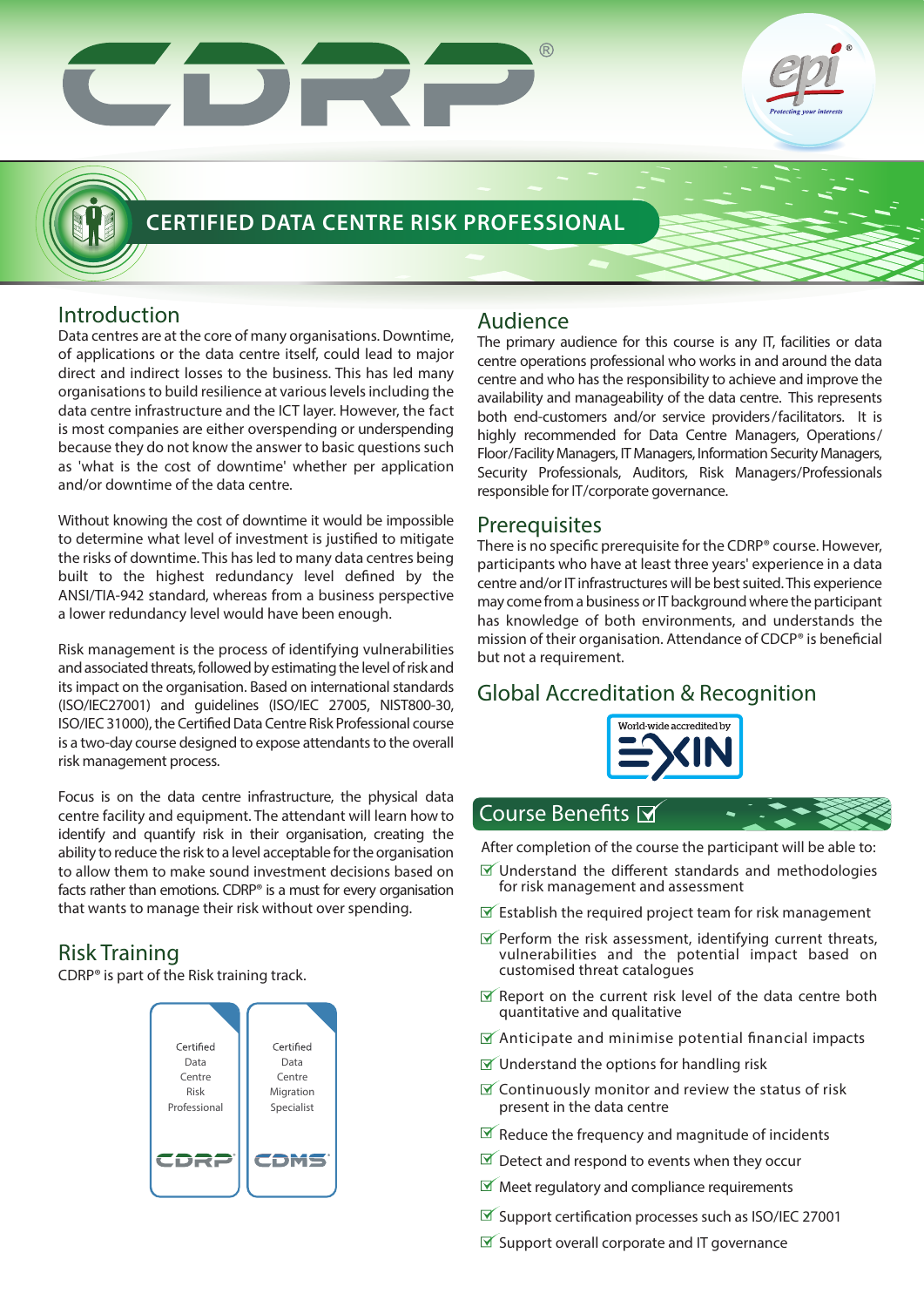# **Course Syllabus** 围



- Risk management concepts<br>- Senior management and ris
- Senior management and risk
- Enterprise Risk Management (ERM)
- Benefits of risk management

#### **Data Centre Risk and Impact**

- Risk in facility, power, cooling, fire suppression, infrastructure and IT services
- Impact of data centre downtime
- Main causes of downtime
- Cost factors in downtime

#### **Standards, Guidelines and Methodologies**

- ISO/IEC 27001, ISO/IEC 27005,
- ISO/IEC 27002
- NIST SP 800-30
- ISO/IEC 31000
- SS507
- ANSI/TIA-942<br>Cathor mothor
- Other methodologies (CRAMM, EBIOS, OCTAVE, etc.)

#### **Risk Management Definitions**

- Asset<br>- Availa
- Availability/Confidentiality/Integrity<br>- Control
- Control
- Information processing facility
- Information security
- Policy<br>– Risk
- Risk<br>– <sup>Diele</sup>
- Risk analysis/Risk assessment/Risk evaluation/ Risk treatment
- Threat/Vulnerability<br>- Types of risk
- Types of risk

#### **Risk Assessment Software**

- The need for software
- Automation
- Considerations

#### **Risk Management Process**

- The risk management process<br>- The risk management process<br>- Establishing di
- Establishing the context
- Identification
- Analysis
- $-$  Evaluation
- Treatment
- Communication and consultation
- Monitoring and review

#### **Project Approach**

- Project management principles
- Project management methods
- Scope
- Time
- Cost
- Cost estimate methods

#### **Context Establishment**

- General considerations<br>- Pick ovaluation impact
- Risk evaluation, impact and acceptance criteria
- Severity rating of impact
- Occurrence rating of probability
- Scope and boundaries
- Scope constraints
- Roles & responsibilities
- Training, awareness and competence

#### **Risk Assessment - Identification**

- The risk assessment process
- Identification of assets
- Identification of threats
- Identification of existing controls
- Identification of vulnerabilities
- Identification of consequences
- Hands-on exercise: Identification of assets, threats, existing controls, vulnerabilities and consequences

### **Risk Assessment - Analysis and Evaluation**

- Risk estimation
- Risk estimation methodologies Assessment of consequences
- Assessment of incident likelihood
- 
- Level of risk estimation<br>- Pick ovaluation Risk evaluation
- Hands-on exercise: Assessment of consequences, probability and estimating level of risk

#### **Risk Treatment**

- The risk treatment process steps
- Risk Treatment Plan (RTP)
- **Risk modification**
- Risk retention
- Risk avoidance
- Risk sharing
- Constraints in risk modification
- Control categories
- Control examples
- Cost-benefit analysis
- Control implementation
- Residual risk

#### **Communication**

- Effective communication of risk management activities
- Benefits and concerns of communication

- Exam: Certified Data Centre Risk Professional

#### **Risk Monitoring and Review**

- Ongoing monitoring and review
- Criteria for review

#### **Risk scenarios**

- Risk assessment approach
- Data centre site selection
- Data centre facility
- Data centre monitoring
- UPS scenarios
- Force majeure Organisational shortcomings - Human failure

**Exam**

 Technical failure - Deliberate acts

 Sample questions - Self study (time permitted)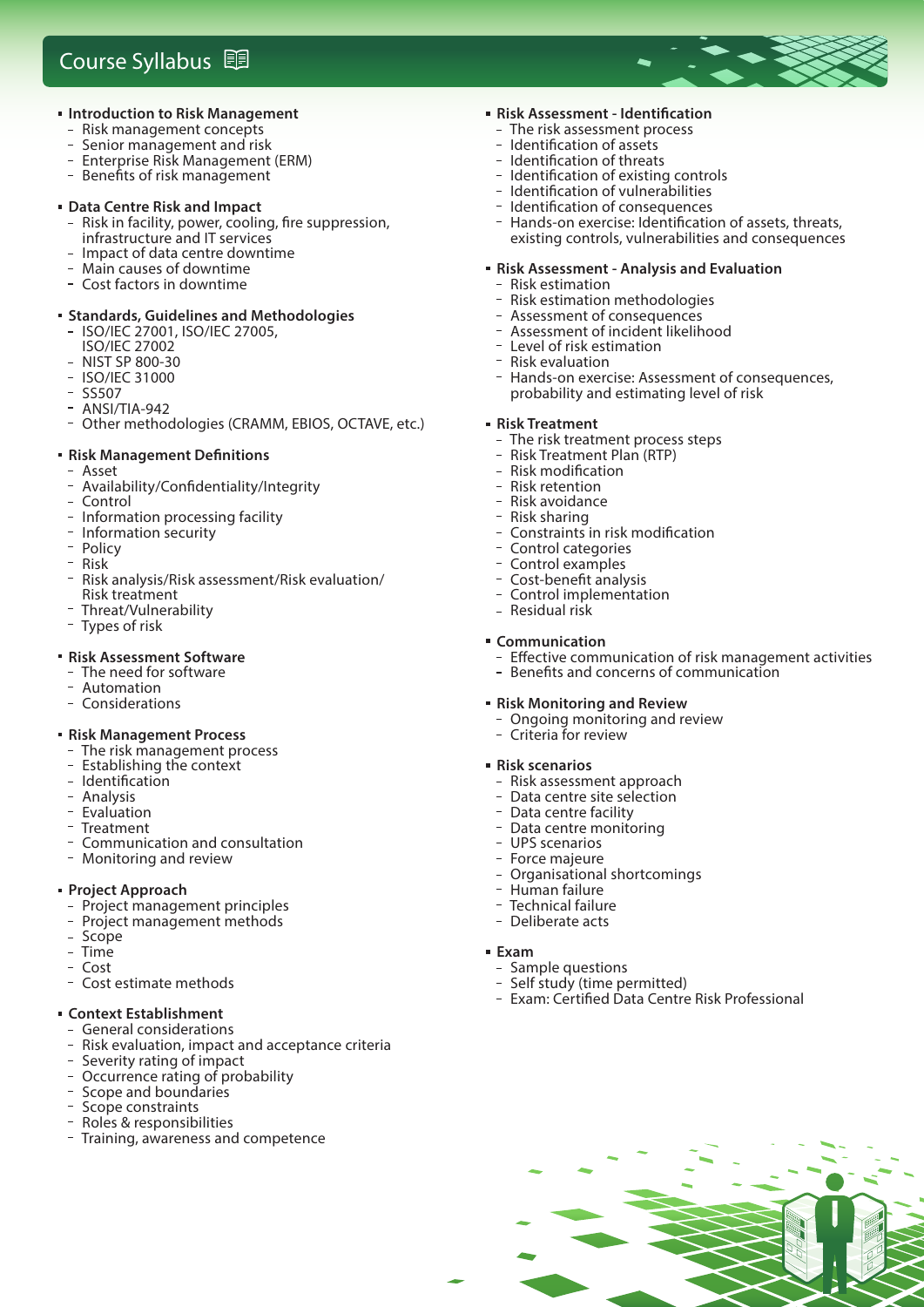# Delivery Structure and Methods

The CDRP® course is lectured by an EPI Certified Instructor using a combination of lectures and question-and-answer sessions to discuss participants' specific needs and challenges experienced in their own data centre environments. Participants are able to tap into the extensive experience of the trainer enabling them to validate and improve their own environments thus adding tremendous business value. The CDRP® course is approximately 80% lecture and 20% hands-on.

CDRP® course is available in the following delivery methods:

- ILT Instructor Led Training
- VILT Virtual ILT
- TOD Training On Demand

The classes are available on public schedule as well as private group training.

### Examination

The exam is a 60-minute closed book exam, with 40 multiple-choice questions. The candidate requires a minimum of 27 correct answers to pass the exam.

### Certification

Candidates who successfully pass the exam will receive the official 'Certified Data Centre Risk Professional' certificate. The certification is valid for three years after which the student needs to re-certify. More information is available on the EPI corporate website at www.epi-ap.com.

## Global Accreditation & Recognition

The CDRP® course is accredited by EXIN, which is a global, independent and not-for-profit accreditation and examination provider. EXIN's mission is to improve the quality of the IT and data centre sectors, the proficiency of IT and data centre professionals and the IT users, by means of accreditation of course material as well as independent examination and certification.

### Recommended Next course

Candidates with a desire to gain better understanding and skills on IT management are recommended to take the CITM® course. CITM® is designed to expose participants to all the key aspects of a Data Centre/IT Operations/Infrastructure department in a mission critical environment. It addresses the responsibilities of the modern IT Manager. To further extend your skills in the data centre design arena, the CDCP® course is recommended. CDCP® exposes participants to the key components of the data centre. For full course outlines visit the EPI corporate website, www.epi-ap.com.

# Course Schedule

Our courses are available in over 60 countries across all continents. For a comprehensive course schedule, visit the EPI corporate website at www.epi-ap.com or contact your local authorised reseller/partner.

# EPI Data Centre Training Framework**©**

The **EPI Data Centre Training Framework©** provides a structured course curriculum for individuals working in and around data centre facilities and data centre operational management. It addresses the various disciplines required to design and manage a high-availability, efficient data centre. EPI's data centre course curriculum is not only the first in the world, it is also by far the largest in the industry. Many companies have specified these courses as prerequisites for their staff working in and around the data centre and use them as part of their career planning initiatives. Recognized globally, these certifications add value to both companies and individuals.



© Copyright by EPI (Enterprise Products Integration Pte Ltd) 2022. All rights reserved.